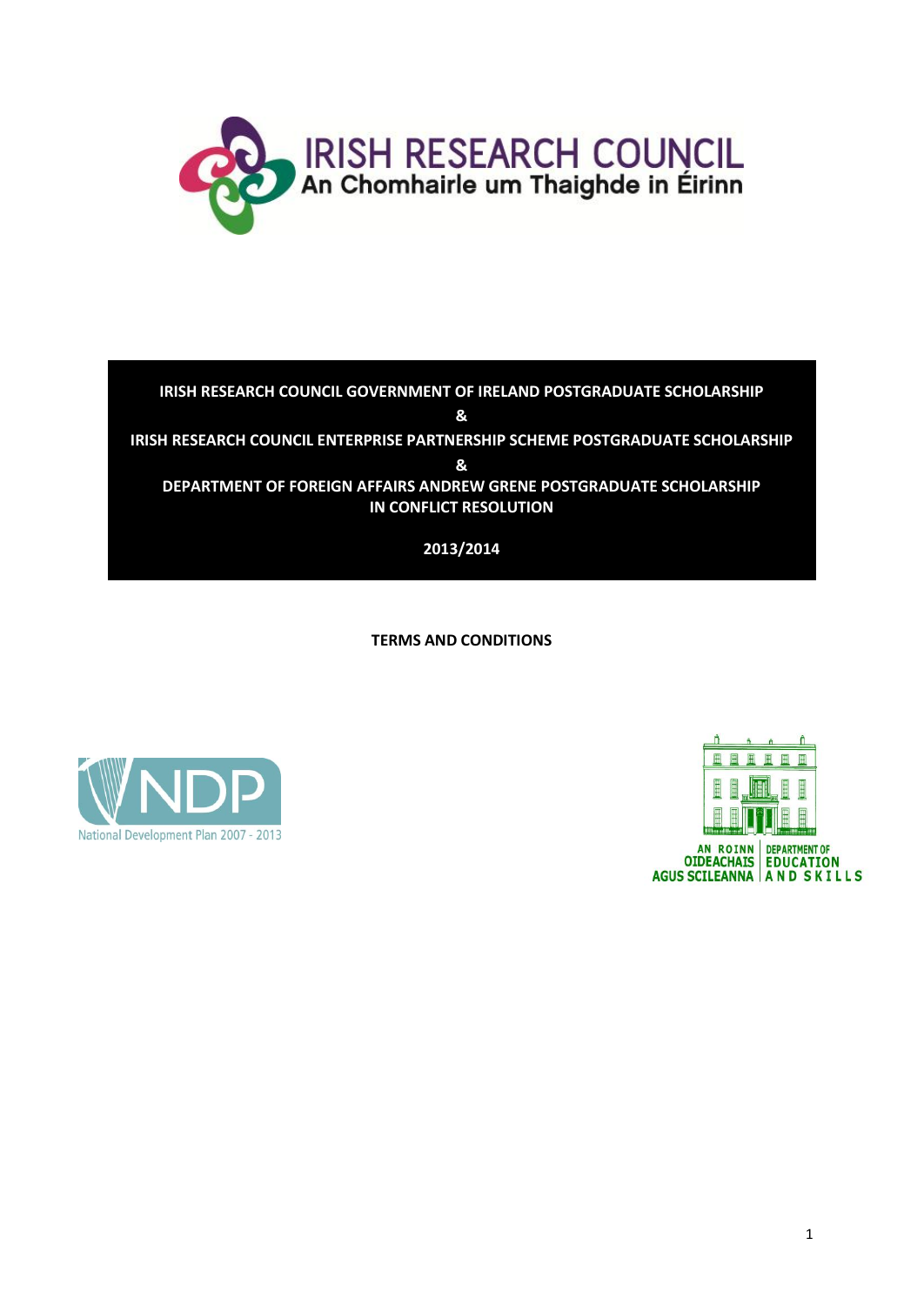## **TERMS AND CONDITIONS**

# 1. **DEFINITIONS**

- 1.1 **Academic Supervisor** shall mean the person or persons responsible for supporting and guiding the Scholar and ensuring the quality of the research produced under the Scholarship.
- 1.2 **Council** shall mean the Irish Research Council (see www.research.ie).
- 1.3 **Enterprise Mentor** shall mean the person or persons designated by the Enterprise Partner (see 12.4) as being responsible for supporting and mentoring the Scholar in relation to the Enterprise Partner's involvement in the Scholarship.
- 1.4 **Enterprise Partner** shall mean a business, a company, a social, cultural, not-for-profit, governmental or non-government organisation.
- 1.5 **Higher Education Institution (HEI)** For the purposes of these Scholarships, a recognised higher education institution in Ireland must be: within the meaning of Section One of the Higher Education Authority Act, 1971; and/or approved for the purposes of the Free Fees initiative; and/or in receipt of some other form of public funding from the Department of Education and Skills. A list of eligible Irish HEIs is provided on www.research.ie.
- 1.6 **Period for availing of research funding** shall mean the period between the official start date and agreed end date of the Scholarship.
- 1.7 **Research Project** shall mean the research work proposed by the Scholar and approved by the Council.
- 1.8 **Scholar** shall mean the person awarded a Scholarship.
- 1.9 **Scholarship** shall mean the Council Postgraduate Scholarship as outlined in the letter of offer.
- 1.10 **Scholarship Fund** shall mean the funding for the Scholarship.

## **2. INTRODUCTION TO THE COUNCIL**

2.1 The **mission of the Council is to enable and sustain a vibrant and creative research community in Ireland.** The Council funds excellent researchers across all disciplines and encourages interdisciplinary research and engagement with enterprise. The Council facilitates the career development of researchers by funding those at an early stage of their research career to associate with established research teams who have achieved international recognition for their work. The Council aims to support an expertise-driven research system in order to enhance Ireland's innovation capacity and skills base in a rapidly changing global environment where knowledge is key to economic, social and cultural development. The Council is further committed to facilitating the integration of Irish researchers in all disciplines within the European Research Area.

## 3. **DESCRIPTION OF SCHOLARSHIPS**

 $\overline{a}$ 

3.1 The Council offers a number of opportunities for suitably qualified individuals to pursue a postgraduate degree at a HEI within Ireland, including the **Irish Research Council Government of Ireland Postgraduate Scholarship<sup>2</sup>** , the **Irish Research Council Enterprise Partnership Scheme Postgraduate Scholarship** and the **Andrew Grene Postgraduate Scholarship in Conflict Resolution.**

 $^2$  Following the merger of IRCHSS and IRCSET the Government of Ireland Postgraduate Scholarship subsumes the previous IRCSET Embark Scholarship and IRCHSS Government of Ireland Postgraduate Scholarship.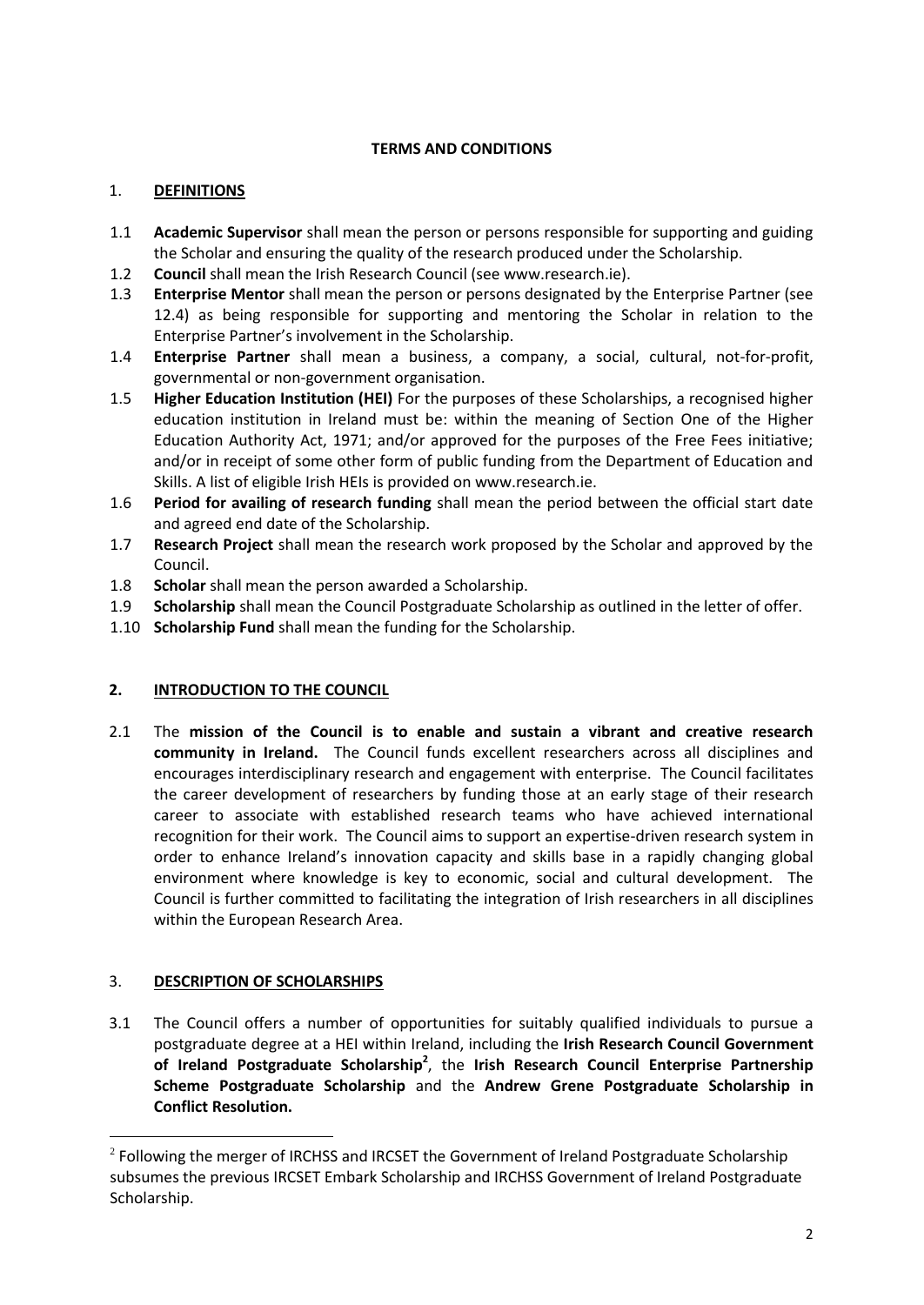- 3.1.1 The Irish Research Council Government of Ireland Postgraduate Scholarship hereinafter referred to as the **Government of Ireland Postgraduate Scholarship,** is intended to support suitably qualified Research Masters and Doctoral candidates pursuing or intending to pursue full-time research in any discipline. Scholars will hold an **' Government of Ireland Postgraduate Scholarship**'. In addition, the highestranked Irish history award will be named **'Daniel O'Connell Postgraduate Scholarship'.**
- 3.1.2 The Irish Research Council Enterprise Partnership Scheme Postgraduate Scholarship hereinafter referred to as the **Enterprise Partnership Scheme Postgraduate Scholarship,** is an innovative initiative where the Council links with an Enterprise Partner to award co-funded Postgraduate Scholarships to highly promising researchers. By working closely with an Enterprise Partner, researchers benefit from an enhanced research experience as well as having the opportunity to learn key transferable skills relevant to career formation. Scholars will hold an **Enterprise Partnership Scheme Postgraduate Scholarship.**
- 3.1.3 The Conflict Resolution Unit of the Department of Foreign Affairs, in partnership with the Council, funds research to examine areas relevant to the work of the Conflict Resolution Unit, as outlined in Appendix 1**.** Scholars under these themes will hold an '**Andrew Grene Postgraduate Scholarship**' in Conflict Resolution.
- 3.2 The duration of funding to be given for the Scholarship is dependent on the type of degree being pursued and the date of first registration.
	- 3.2.1 A Scholar who is a new entrant to the degree for which they are to receive Council funding is entitled to funding for the full duration of the degree.
	- 3.2.2 A Scholar who is already registered for one of the degrees as listed in table 3.2 below and who has completed part of the degree on the basis of being self-funded, is entitled to part-funding of the degree. A Scholar who is already registered and has completed part of the degree on the basis of being funded by exchequer or non-exchequer funding sources or via a not-for-profit organisation is not eligible to hold a Council Scholarship<sup>3</sup>.

| Degree type                              | Duration of<br>full degree | Date of first registration                          | Indicative duration of funding<br>to be given |
|------------------------------------------|----------------------------|-----------------------------------------------------|-----------------------------------------------|
| Research Masters<br>Degree               | 12 months                  | October 2013                                        | <b>ONE Year</b>                               |
|                                          |                            | Registrations prior to October 2013 are ineligible. |                                               |
| Structured<br>Research Masters<br>Degree | 24 months                  | October 2013                                        | <b>TWO Years</b>                              |
|                                          |                            | October 2012*                                       | <b>ONE Year</b>                               |
|                                          |                            | Registrations prior to October 2012 are ineligible  |                                               |
| Traditional<br><b>Doctoral Degree</b>    | 36 months                  | October 2013                                        | <b>THREE Years</b>                            |
|                                          |                            | October 2012*                                       | <b>TWO Years</b>                              |
|                                          |                            | October 2011*                                       | <b>ONE Year</b>                               |
|                                          |                            | Registrations prior to October 2011 are ineligible. |                                               |
| Structured                               | 48 months                  | October 2013                                        | <b>FOUR Years</b>                             |

 $3$  The exception to this being those Scholars in the Institute of Technology Sector in receipt of Strand 1 funding wishing to transfer to the PhD register, and those Scholars in receipt of a HEI-funded bursary or a HEI-funded scholarship.

 $\overline{a}$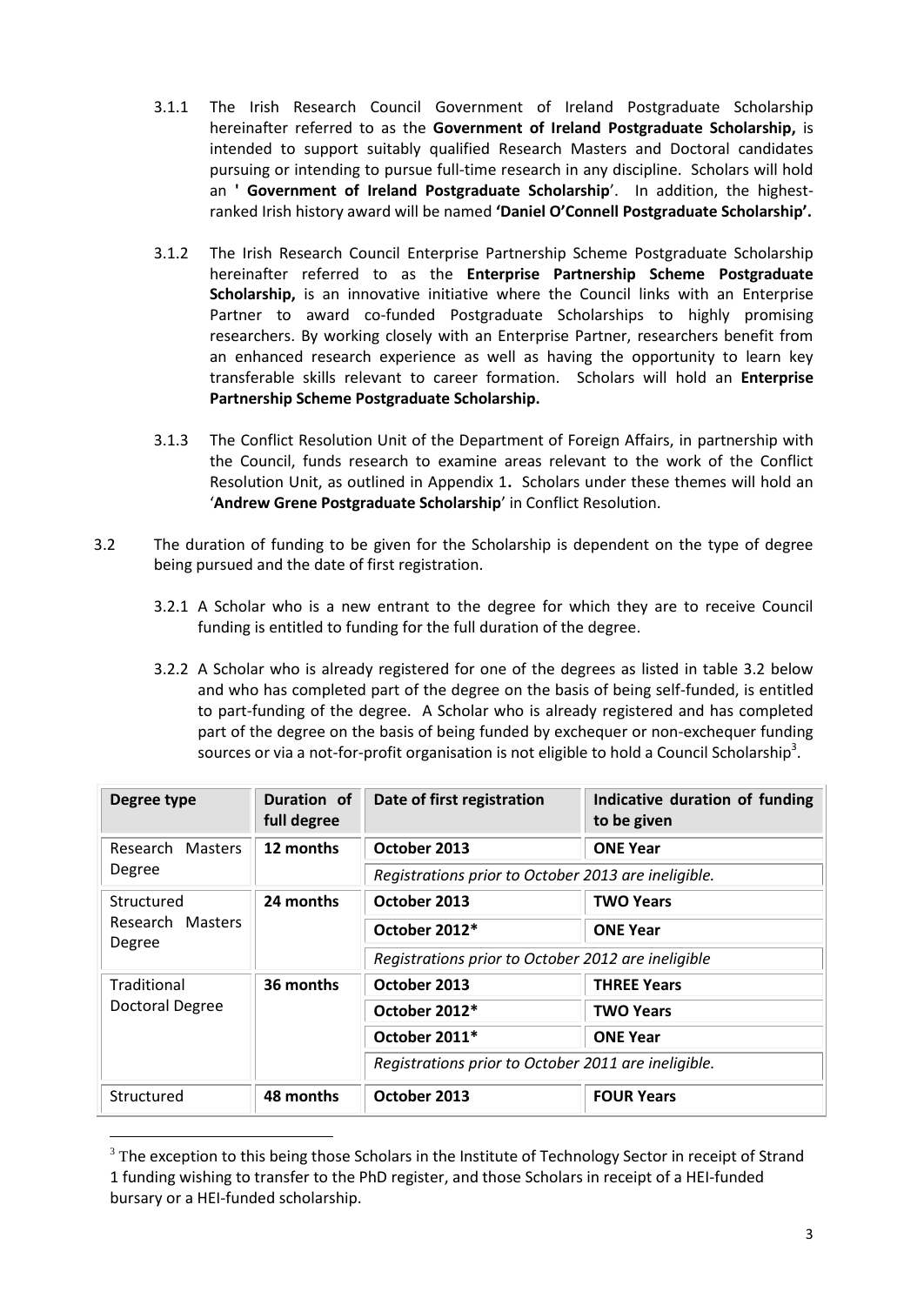| Doctoral Degree | October 2012* | <b>THREE Years</b>                          |  |
|-----------------|---------------|---------------------------------------------|--|
|                 | October 2011* | <b>TWO Years</b>                            |  |
|                 | October 2010* | <b>ONE Year</b>                             |  |
|                 |               | Registrations prior to 2010 are ineligible. |  |

\*see clause 4.3.3 for conditions associated with access to these awards

- 3.2.3 Exceptions to the above rubric may be made for those who have taken eligible career breaks from their degree programmes, (e.g. maternity leave, parental leave, etc.) or who have temporarily withdrawn from their degree programme for duly certified medical reasons.
- 3.3 The office of the Vice-President/Dean of Research/Head of Development, as applicable, will be required to endorse an application on behalf of their institution and must confirm the Scholar's participation on the specified type of degree being pursued (see table 3.2 above).
- 3.4 Where a Scholar is on a structured degree programme the Dean of Graduate Studies (or her/his equivalent) will be required to confirm that the Scholar's programme includes the development of discipline-specific knowledge, research skills and generic/transferable skills in line with the national definition in Appendix 2 and meets institutional requirements for a structured programme, including coursework requirements. This requirement may be the subject of audit by Council and with reference to 9.8 below, the Council reserves the right to suspend or terminate a Scholarship if this requirement is breached.

## 4. **SCHOLARS**

 $\overline{a}$ 

- 4.1 Scholars are selected in accordance with the Council's Postgraduate Scholarship application process.
- 4.2 Scholars must be full-time students affiliated with a recognised HEI in Ireland.
- 4.3 Scholars must fulfil the following criteria:
	- 4.3.1 have a first or upper second-class honours primary degree, or the equivalent<sup>4</sup>. If examination results are not known at the time of application, the Council may make a provisional offer of a Scholarship on condition that the Scholar's undergraduate degree result is a first- or upper second-class honours, or the equivalent. Masters degree results may be considered to take precedence over the results of the primary degree. The Council decision on these matters is final;

and at the time of application have been:

 ${}^{4}$ Examination results as detailed on the application form and endorsed by the authorised contact at the HEI, must correspond to those on official transcripts. Supporting materials and nonreturnable transcripts of the academic record must be forwarded to the Council for inspection before the Scholarship can commence. Transcripts can usually be obtained from one of the following, or their equivalent: the Registrar, faculty, or department/school of the Scholar's institution. All transcripts must be appropriately stamped or endorsed confirming that they are official documents of the Institution.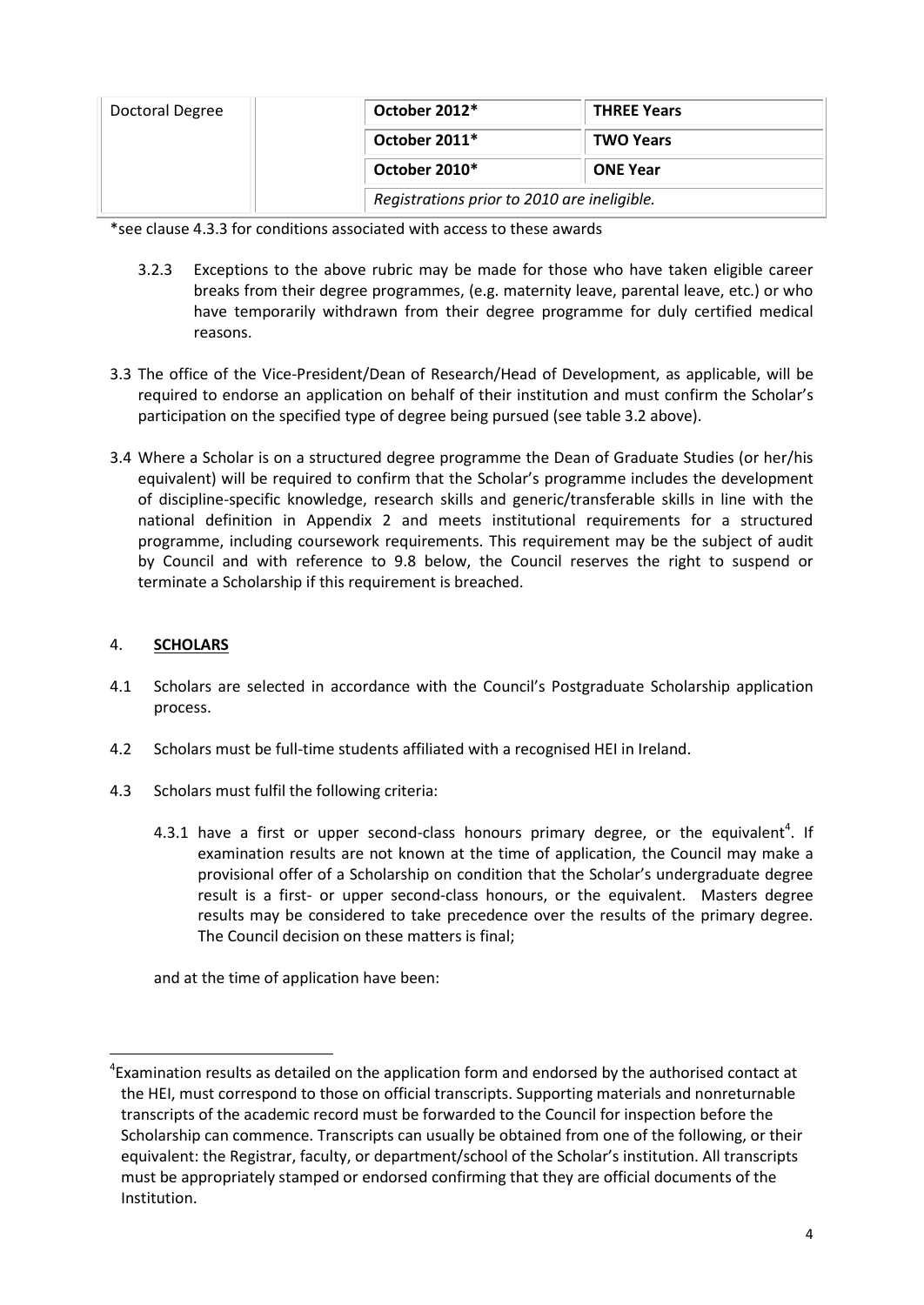4.3.2 a new entrant to the degree for which they are to receive Council funding and have been provisionally accepted by a head of department/school (or his/her authorised deputy) by, at the latest, 1<sup>st</sup> August 2013 and formally accepted by the relevant department/school by, at the latest,  $1<sup>st</sup>$  October 2013<sup>5</sup>;

or

4.3.3 registered for one of the degrees as listed in Table 3.2 above and have completed part of the Degree on the basis of being self-funded. Scholars funded by exchequer or nonexchequer funding sources or via a not-for-profit organisation are not eligible to hold a Council Scholarship<sup>6</sup>.

and in the case of

 $\overline{a}$ 

- 4.3.4 Research Masters Scholarships, not currently holding or having previously held a Council Postgraduate Scholarship;
- 4.3.5 Doctoral Degree Scholarships, not currently holding or having previously held any Council Postgraduate Scholarship other than those which would enable them to obtain a Research Masters Degree;
- 4.3.6 not be a permanent member of staff in an Irish HEI in an international HEI.
- 4.4 Scholars from any country may hold a Council Postgraduate Scholarship. However, Scholars must:
	- 4.4.1 maintain her/his principal residence in Ireland during the period of the Scholarship;
	- 4.4.2 satisfy the State's regulations on immigration and have the support of their HEI with respect to these regulations and requirements if not a national of a member state of the European Union (EU).
- 4.5 For all Scholarships, arrangements with respect to immigration will be a matter for settlement between the Scholar and his/her HEI.
- 4.6 Acceptance of the award is subject to these Terms and Conditions which, in conjunction with the signed acceptance form, will formulate the basis under which the award is held and/or renewed.
- 4.7 Scholarships are held subject to these Terms and Conditions. If any of these are breached by a Scholar, Council will suspend or terminate the Scholarship and/or may require reimbursement of such payments as have already been made to the Scholar.

 $5$ The exception to this will be Scholars in the 2<sup>nd</sup> call of the Enterprise Partnership Scheme. Scholars for this  $2^{nd}$  call must be formally accepted by the relevant department/school in the specified HEI for the award to commence.

<sup>&</sup>lt;sup>6</sup>The Scholarship is not intended to substitute for or to augment funds available under programmatic research actions. An exception to 4.3.3 above would be Scholars in the Institute of Technology Sector in receipt of Strand 1 funding wishing to transfer to the PhD register, or those Scholars in receipt of a HEI-funded bursary or a HEI-funded scholarship.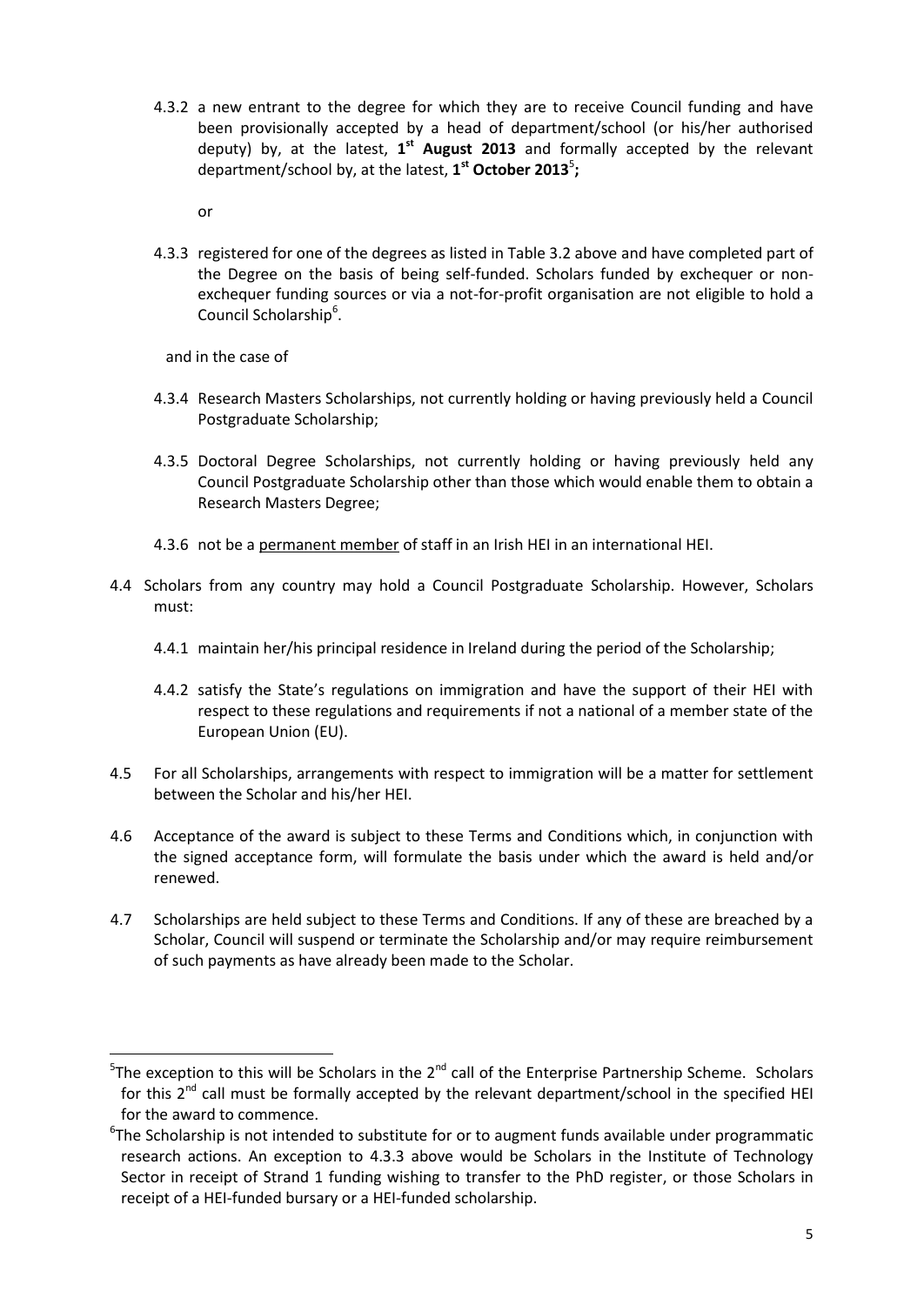## **5 SCHOLARSHIP STRUCTURE**

## **Value of Scholarship**

- 5.1 The total value of the **Government of Ireland Postgraduate Scholarship**, **Enterprise Partnership Scheme Postgraduate Scholarship** and **Andrew Grene Postgraduate Scholarship** in Conflict Resolution, will be up to a maximum of  $E24,000$  in any approved year and will consist of the following:
	- 5.1.1 A maintenance award of €16,000 per annum paid to the Scholar by the HEI within the period for availing of research funding;
	- 5.1.2 Contribution to fees (including non-EU) to the HEI, up to a maximum of  $\epsilon$ 5,750 (any differential must be paid by the Scholar and/or HEI) per annum;
	- 5.1.3 Eligible direct research support expenses to enable the Scholar to carry out the research project, including essential research supplies such as small consumables; books and journals; pay as you go access to national research infrastructure; software and hardware critical for the research<sup>7</sup> - to be obtained in the first year of the award or the first 3 months of a 1 year award; archival research costs; conference travel and participation; generic and/or specialist disciplinary skills training; publishing and writeup costs. The exact amount of eligible direct research expenses is subject to sufficient justification being made in the grant proposal up to a maximum of  $\epsilon$ 2,250 per annum. Only vouched expenses incurred in actually carrying out the research project will be funded.
- 5.2 The maximum that can be spent in any year of the Scholarship is up to a maximum of €24,000, plus any unspent balance of eligible direct research support expenses carried over from the previous year of the Scholarship. Apart from this exception, funds may not be carried forward from one year to the next.
- 5.3 No funds provided by the Council as part of the Scholarship Fund can be used by the HEI to cover overhead or administrative costs.
- 5.4 Funding will only be provided for the research project as presented in the application form and if any departures from this become apparent during the development of the research project Council must be informed.
- 5.5 Expenses that occur outside the period for availing of research funding are not eligible under the Scholarship.
- 5.6 While Scholarship funding is awarded to the individual Scholar, the award will be administered through the appropriate office within the HEI.

## **Taxation**

 $\overline{a}$ 

5.7 The Scholar should refer to the Office of the Revenue Commissioners in order to confirm the tax exemption status of her/his Scholarship.

 $^7$ Apart from this exception, Scholarship funds must not be used to purchase capital items.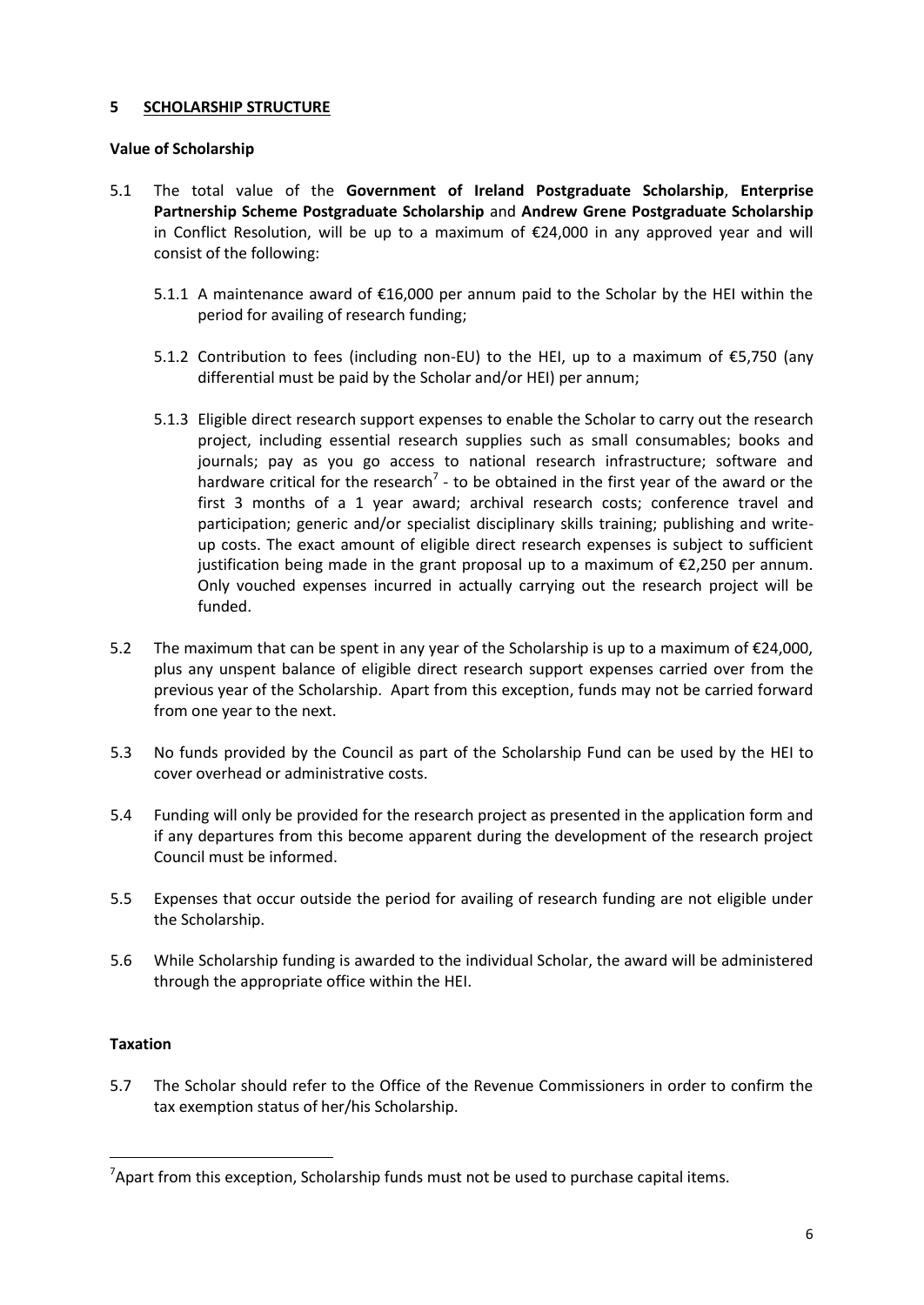5.8 Compliance with national regulations on taxation will be a matter for resolution between the Scholar, the HEI and the Irish Revenue Commissioners.

#### **Fees**

5.9 Scholars who hold a fee waiver from their HEI, or where no fee is required, or where fees are paid in full or in part by a third party, must inform the Council and the appropriate offices in their HEI and will not be eligible for the fee portion of the Scholarship.

## **Enterprise Partner Contribution**

- 5.10 In the case of the **Enterprise Partnership Scheme Postgraduate Scholarship** the contribution from the Enterprise Partner will constitute one third of the total value of the Scholarship, up to a maximum contribution under this agreement of €8,000 per annum. This forms part of the Scholarship and is not in addition to the Scholarship.
- 5.11 The Council will issue invoices to the Enterprise Partner for payment of this contribution and the Enterprise Partner's scholarship contribution payments will be paid to the Council by electronic funds transfer.

## **6 CONDITIONS OF THE SCHOLARSHIP**

#### **Location of Scholarship**

- 6.1 Scholarships must be held at a recognised HEI within Ireland.
- 6.2 Scholars must maintain an actual presence within their respective departments/schools during the academic years of their Scholarship and reside within a reasonable travelling distance of the HEI.
- 6.3 The Council requires Scholars and Academic Supervisors to have regular contact.
- 6.4 Not with-standing clauses 6.2 and 6.3, the Council recognises that the Scholars may benefit from spending part of the duration of the Scholarship away from their HEIs. Such periods may involve:
	- 6.4.1 attending courses which are relevant to the Scholar's training. The Council will not normally sanction such courses longer than one academic term in duration and will not be liable for paying any additional fees or expenses associated with such courses;
	- 6.4.2 spending part of the academic year engaged in research in Ireland or abroad in an organisation other than the original HEI proposed;
	- 6.4.3 spending an agreed time on an Enterprise Partner placement component of the Scholarship.
- 6.5 In order to take up such an opportunity of more than four weeks' duration, the Scholar must apply to Council for permission and include the written support of her/his Academic Supervisor. A template will be available for this purpose. The Council will not be liable for any fees or expenses arising. Information regarding progress in any research related trips must be documented as part of the required progress reports.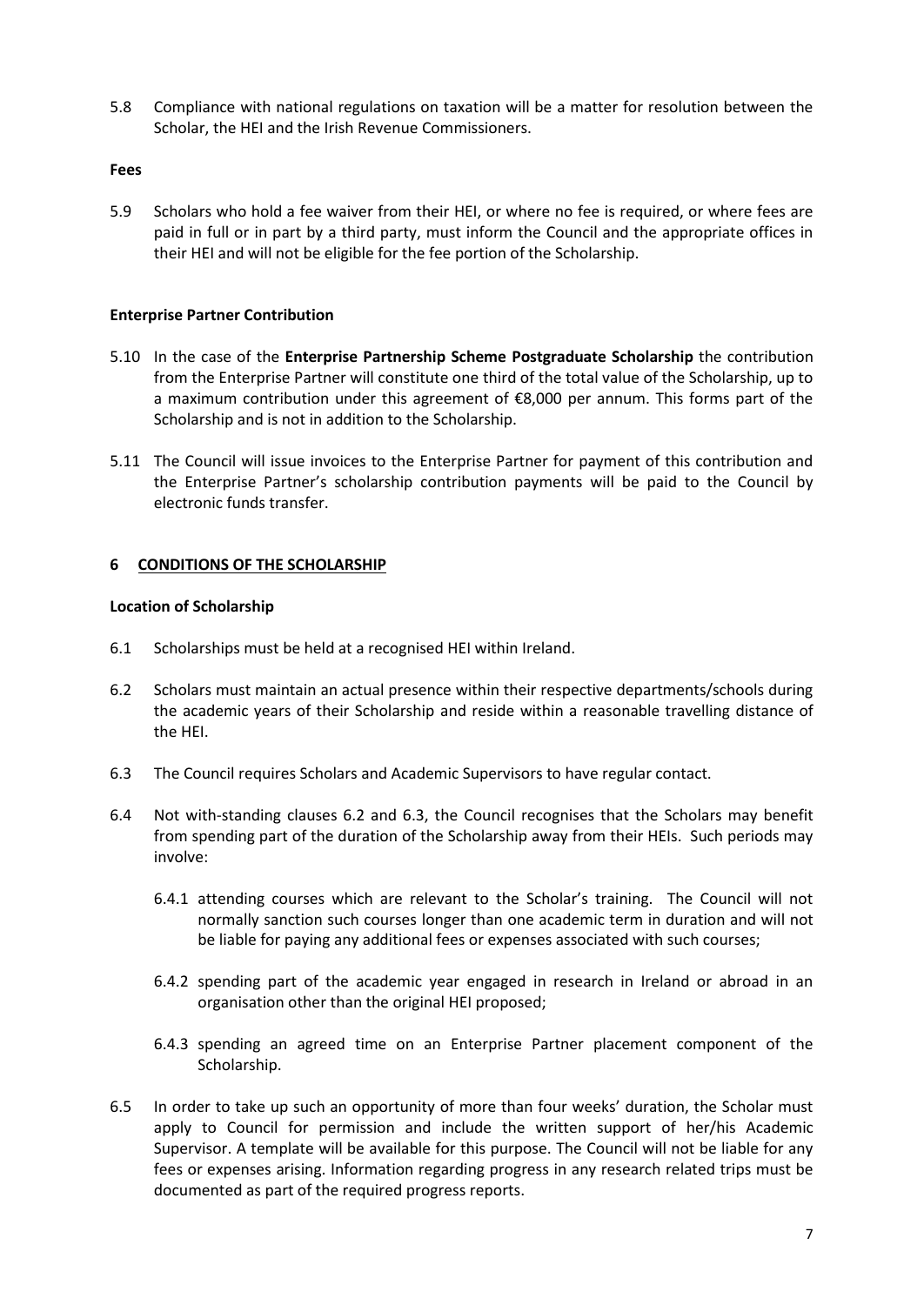6.6 While the Council expects Scholars to complete their research at the HEI originally proposed, the Council recognises that exceptional circumstances may call for a change of location or of Academic Supervisor/Enterprise Mentor. In this case, the Scholar and the proposed new Supervisor/Mentor and HEI (Department/School), must write to the Council stating the case for the change. The Council will examine the submission on its merits and respond with a decision on whether funding will continue in the new circumstances.

#### **Training and Career Development Plan**

6.7 The Scholar and Academic Supervisor, (and the Enterprise Mentor where appropriate and possible), are required to create a Training and Career Development Plan as a method for developing a comprehensive work plan for the life of the Scholarship and with a view to a dynamic career beyond the Scholarship period.

#### **Additional Duties outside the remit of the Scholarship**

- 6.8 A Scholar's first duty is to the successful completion of the Scholarship for which s/he has been awarded Council funding.
- 6.9 Scholars must engage full-time in research during the period of availing for research funding and should not engage in any activity other than completing the Scholarship. The *first year* of the Scholarship should be devoted exclusively to the development of the research project and the training and career development plan.
- 6.10 Teaching is an essential means for the structuring and dissemination of knowledge and should be considered valuable within the Scholar's career. The Council therefore allows Scholars to agree to take on additional duties (e.g. teaching duties, supervision, education provision and support activities) in the second and subsequent years of the Scholarship, provided:
	- 6.10.1 the Scholar provides the Council with a written statement of support from their Academic Supervisor and obtains prior written permission from the Council. A template will be available for this purpose;
	- 6.10.2 the additional duties are not excessive (does not exceed a total 50 hours per academic term) and do not prevent researchers, particularly at the beginning of their careers, from carrying out their research activities;
	- 6.10.3 the additional duties are relevant to the research funded by the Scholarship and consistent with the training and career development plan agreed by the Scholar and Academic Supervisor.
- 6.11 In exceptional circumstances, a Scholar may engage in other duties as an alternative to tutorial or demonstration duties in the second and subsequent years of the Scholarship provided:
	- 6.11.1 the Scholar provides the Council with a written statement of support from their Academic Supervisor and obtains prior written permission from the Council. A template will be available for this purpose;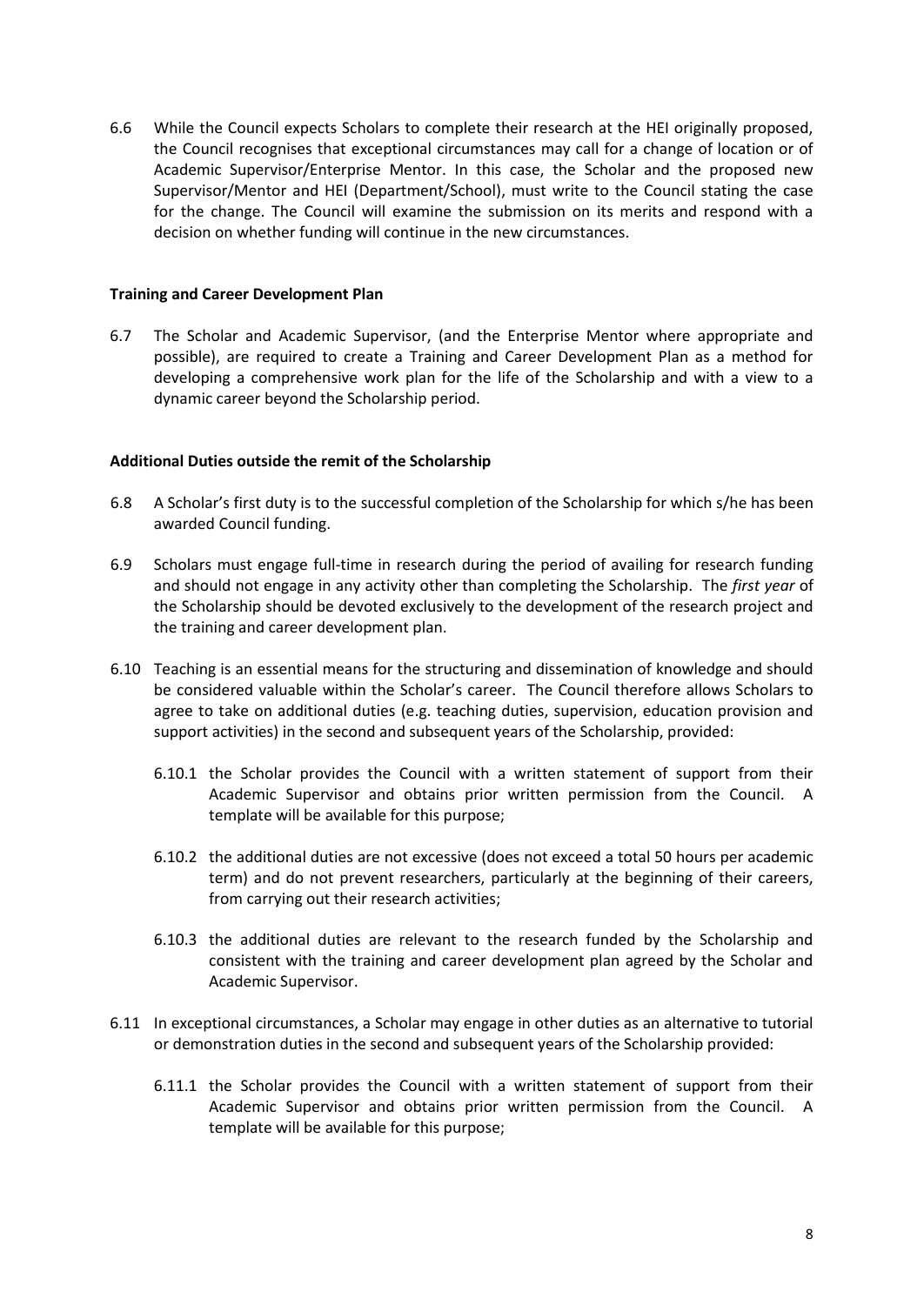- 6.11.2 the other duties are not excessive (do not exceed a total 50 hours per academic term) and do not prevent researchers, particularly at the beginning of their careers, from carrying out their research activities;
- 6.11.3 the other duties are relevant to the research funded by the Scholarship and consistent with the training and career development plan agreed by the Scholar and Academic Supervisor.
- 6.12 HEIs must keep and hold records and approvals of additional or other duties by Scholars and should ensure that they are taken into account in relevant evaluation/appraisal systems and contribute to the professional development of the Scholar.
- 6.13 Suitable training should be provided for teaching activities as part of the professional development of Scholars.
- 6.14 Contractual and remuneration matters in respect of additional/other duties are a matter for agreement between the Scholar and the HEI. Any such payments for relevant duties will not affect the Scholar's total amount of Scholarship.
- 6.15 Scholars in receipt of a Scholarship that is co-funded by an Enterprise Partner may be required to participate in research events organised by the Enterprise Partner.
- 6.16 Andrew Grene Scholars in Conflict Resolution may be required to provide consultation to the Conflict Resolution Unit in the Department of Foreign Affairs of Ireland. These activities will not exceed twelve hours in any given month. The consultation may include, *inter alia*, presentations, briefings and research papers.
- 6.17 The Council will monitor teaching and other such agreements as part of its progress reporting mechanisms.

#### **Additional Awards**

- 6.18 The Scholarship is not intended to substitute for or to augment funds available under programmatic research actions. It may be held in conjunction with other externally funded travel bursaries, equipment grants or awards provided that:
	- 6.18.1 should the Scholar apply for further funding to another source, they will state as part of that application (whether or not they are required to do so) that they hold a Council Postgraduate Scholarship and will notify the Council prior to submitting the application;
	- 6.18.2 the value of other funding is not more than  $€16,000$  in any given year during the life of Scholarship. However, Council recognises that, from time to time, awards which exceed this limit may independently recognise the outstanding merit of an awardee during the term of the Scholarship. In such circumstances, Scholars are advised that in *exceptional cases*, and then only on a case-by-case basis, they may hold such major personal awards in conjunction with the funding provided by Council under this scheme. The acceptance of such further awards during the term of the Scholarship is subject to the *prior* approval of Council;
	- 6.18.3 Scholars who have other sources of funding (other than through paid employment) such as travel grants etc, must inform the appropriate offices in their HEI and the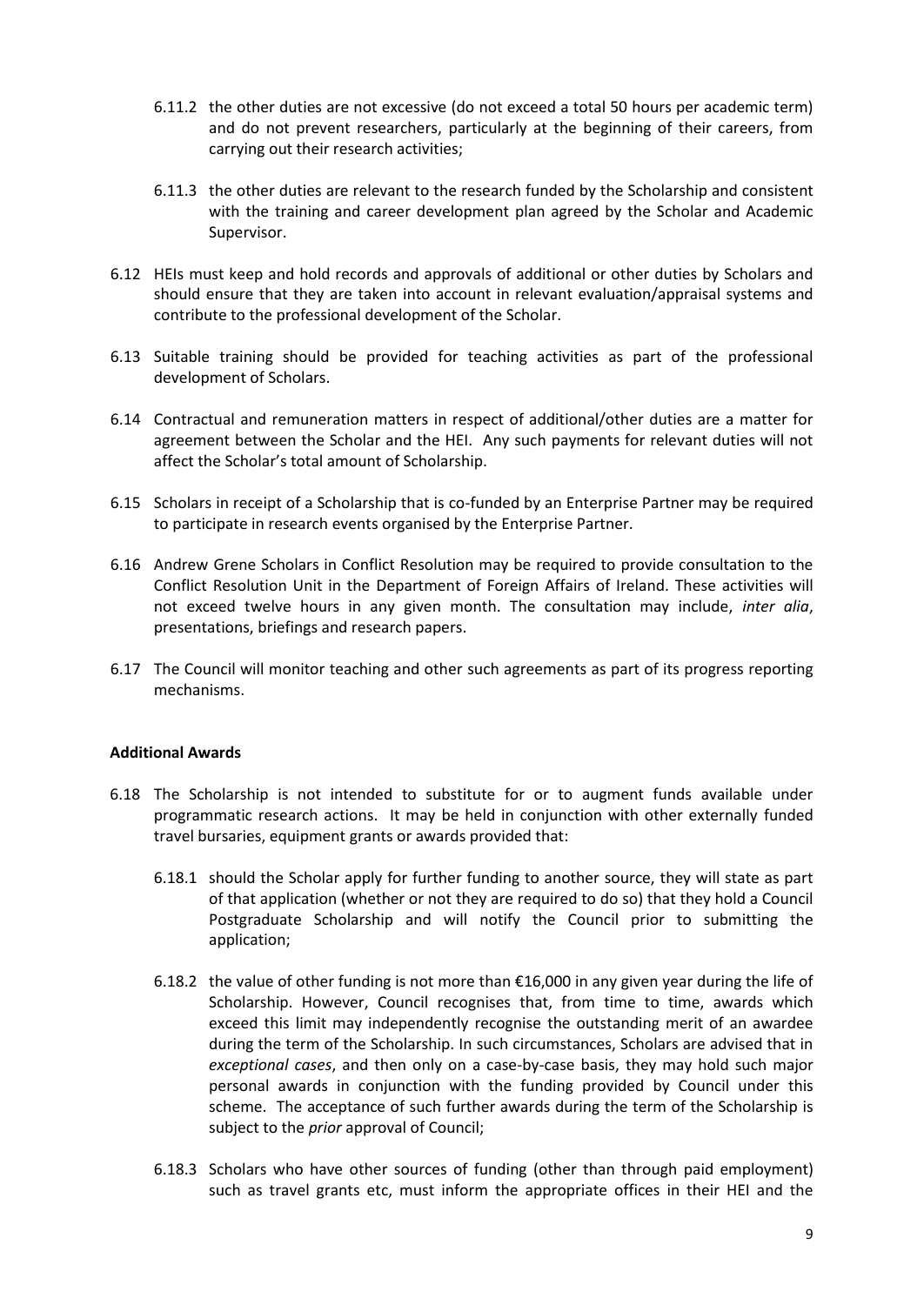Council about the amount and source of the funding in writing. This information must also be recorded in the required progress reports. This applies to research funding received before or during the life of the Scholarship;

- 6.18.4 the other funders agree the Council Scholarship can be held alongside theirs. The Council will not involve itself in the decisions of other funding agencies/local authorities in this regard.
- 6.19 Tax issues which may arise from such bursaries or awards are of concern to the individual scholar and not the Council or the HEI.

## **Knowledge Transfer**

- 6.20 The Council does not make any claim to intellectual property arising from the Fellowship.
- 6.21 The Council encourages the commercialisation of research output as outlined in *'Putting public research to work for Ireland: Policies and procedures to help industry make good use of Ireland's public research institutions'<sup>8</sup>*
- 6.22 The Host Organisation(s) must establish rules and procedures for protecting and managing any intellectual property arising during the Fellowship. These rules and procedures must be in accordance with national guidelines
- 6.23 In the case of the **Enterprise Partnership Scheme Postgraduate Scholarship,** a research agreement (including reference to intellectual property rights and confidentiality) must be in place between the HEI and the Enterprise Partner before the Scholarship can commence. The terms of any such agreement must not conflict with those outlined in this document.
- 6.24 A copy of any research agreement between the HEI and the Enterprise Partner must be made available to the Council.

## **Open Access Policy**

 $\overline{a}$ 

- 6.25 The Council has established and will promote the following policy relating to the placement of research publications and outputs in Open Access Repositories. (It is accepted that there will be recognised instances in which the following might not be feasible – in this instance the Scholar should contact their Academic Supervisor and Enterprise Mentor, where relevant, for advice):
	- 6.25.1 All Scholars must lodge their publications and other research outputs, resulting in whole or in part from Council-funded research, in an Open Access repository and should make such publications publicly discoverable, openly accessible and re-usable as soon as is possible.
	- 6.25.2 All peer reviewed journal articles and conference publications should be deposited as soon as possible, ideally at the time of acceptance by the journal/conference and no later than the date of formal publication.

<sup>8</sup> http://www.djei.ie/publications/science/2012/Intellectual\_Property\_Protocol\_Putting\_Public\_Rese arch\_to\_Work\_for\_Ireland.pdf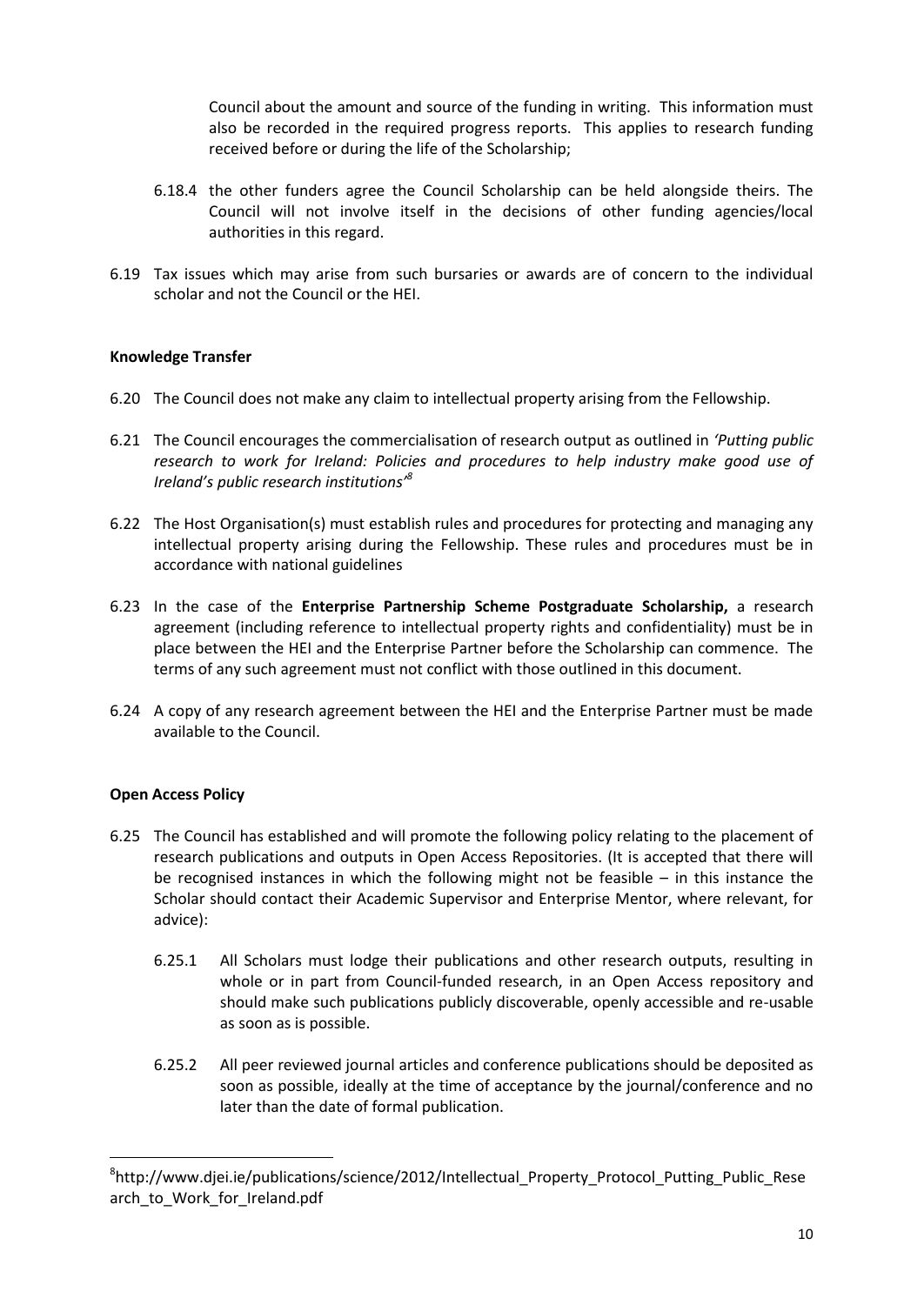- 6.25.3 Other research outputs such as monographs, books, book chapters, research theses and reports should be deposited where possible.
- 6.25.4 The repository should ideally be a local institutional repository to which the appropriate rights must be granted to replicate to other repositories. However, suitable repositories are those, both local and other, that provide free public access to, and make provision for long-term preservation of, published research findings.
- 6.25.5 Repositories should release the metadata immediately upon deposit. Open Access to the full text paper should be made immediately upon deposit or once access restrictions, as required by certain publishers, have expired.
- 6.25.6 Scholars should agree terms of deposit with publishers. Clarity should be sort on copyright, licensing and embargo policies and agreed policies with publishers must be respected. Access restrictions to full text articles may be applied as required by certain publishers, however these restrictions should not normally exceed six months after publication for scientific, technical and health science research publications and twelve months for arts, humanities and social sciences research outputs.

More information on the Open Access Policy is available on the Council's website at www.research.ie.

## **Ethical Approval**

- 6.26 The Council is committed to the maintenance of high ethical standards in the research that it funds through this Scholarship.
- 6.27 The HEI must have in place clear ethical guidelines and assurance procedures designed to manage research under its direction.
- 6.28 All Scholars are required to give careful consideration to ethical issues which may arise in the course of their research.
- 6.29 If ethical issues arise in their research, Scholars are required to submit a written statement to the Council to the effect that full consideration has been given to the ethical implications of the research proposal.
- 6.30 This statement must further demonstrate the Scholar's proposed resolution of the ethical issue arising.
- 6.31 Where a Scholar's research proposal requires approval by the University Ethics Committee, or the equivalent body in her/his HEI, written evidence of such ethical approval is required by the Council before the Scholarship can commence.
- 6.32 Scholars should adhere to the recognised ethical practices and fundamental ethical principles appropriate to their discipline(s) as well as to ethical standards as documented in the different national, sectorial or institutional Codes of Ethics.
- 6.33 The Scholar must make sure that their research complies with all national and international regulation requirements governing the use of sensitive materials or processes, for example (and not intended to be a complete list): radioactive isotopes, ionising radiation, laboratory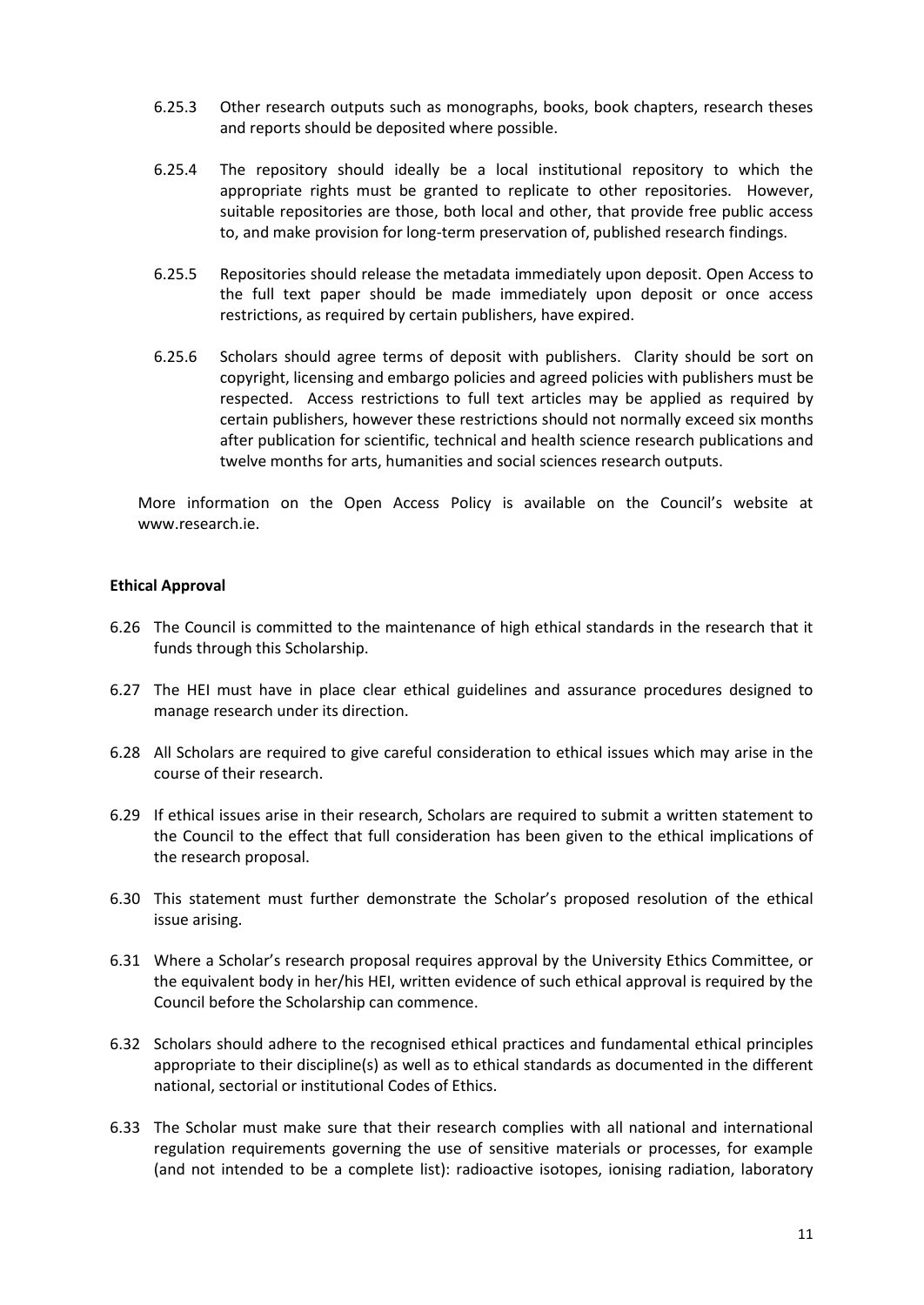animals or other animals, pathogenic organisms, genetically manipulated organisms, toxic and hazardous substances and research on human subjects and human embryos.

#### **Gender Dimension**

- 6.34 All Scholars are required to give careful consideration to any gender dimensions which may arise in the course of their research.
- 6.35 If applicable to their research, Scholars are required to submit a written statement to the Council to the effect that full consideration has been given to the gender dimensions and implications of the research proposal. This statement must further demonstrate the Scholar's proposed resolution of the gender dimension issues arising.

#### **Research Integrity**

6.36 The HEI must ensure that the highest quality of scientific conduct is maintained. The HEI must ensure that systems are in place to manage scientific misconduct (e.g. plagiarism, falsification of data, improper selectivity of data). The systems must be clearly publicised, together with agreed procedures for investigating allegations of scientific misconduct.

#### **Quality Assurance**

- 6.37 The HEI is responsible for the local implementation of the QQI/ IUQB National Guidelines of Good Practice in the Organisation of PhD Programmes in Irish Universities and for endorsing the appointment of a principal Academic Supervisor to support and guide the Scholar's work, to provide initial induction and to administer the Scholar's fund on their behalf.
- 6.38 The Scholar must be familiar with national guidelines such as the Irish Universities Quality Board's '*Good Practice in the Organisation of PhD Programmes in Irish Higher Education,'*  [http://www.iuqb.ie/info/good\\_practice\\_guides.aspx?article=a5b735f2-8618-4af8-8713-](http://www.iuqb.ie/info/good_practice_guides.aspx?article=a5b735f2-8618-4af8-8713-9bee30a780fd) [9bee30a780fd,](http://www.iuqb.ie/info/good_practice_guides.aspx?article=a5b735f2-8618-4af8-8713-9bee30a780fd) and HETAC's *'Research Degree Programme Policy and Criteria'*[http://www.hetac.ie/docs/E.1.7-](http://www.hetac.ie/docs/E.1.7-1.0_Research_Degree_Programme_Policy_And_Criteria_2010.pdf) 1.0 Research Degree Programme Policy And Criteria 2010.pdf.

#### **Acknowledgement of Council Scholarship Support**

- 6.39 All publicity, including public lectures, interviews, email signatures, letterheads, office signs, publications, monographs, print materials, online materials, press releases, television and radio advertisements, websites, film, video and audio recordings associated with or arising from the research undertaken by the Scholar while in receipt of a Council Scholarship must contain acknowledgement of funding received from the Council.
- 6.40 For **Enterprise Partnership Scheme Postgraduate Scholarships**, all publicity (as listed above) must contain acknowledgement of funding received from the Enterprise Partner.
- 6.41 For **Andrew Grene Postgraduate Scholars** in Conflict Resolution, all publicity (as listed above) must contain acknowledgement of funding received from the Department of Foreign Affairs Conflict Resolution Unit.
- 6.42 All proposed publications arising from the research work must have the approval of the Academic Supervisor prior to publication and advance notice of any such publications must be provided to the Enterprise Partner Mentor (where relevant).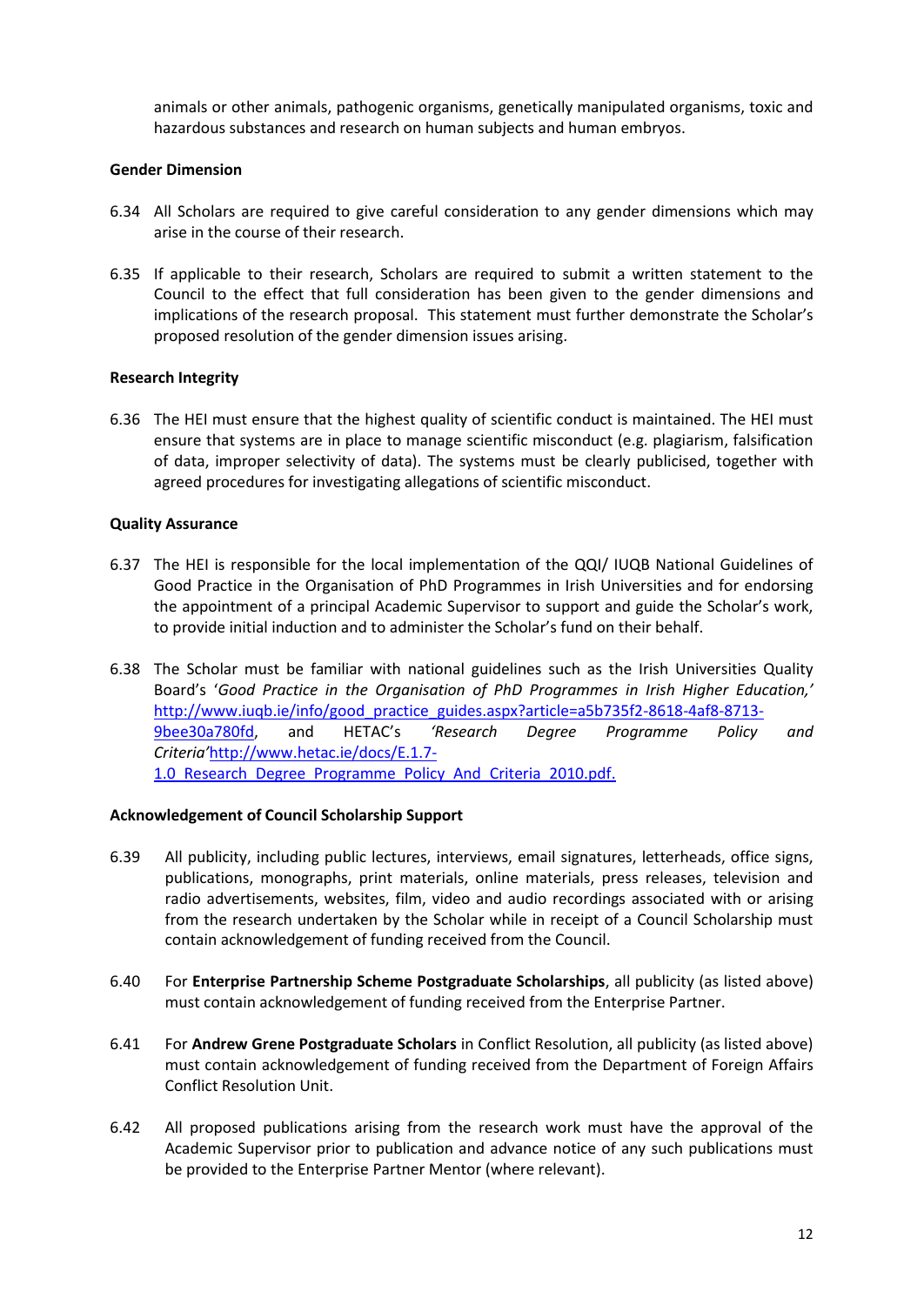6.43 All parties must comply with confidentiality as outlined in the research agreement referred in Clause 6.23.

## **7 Finance**

## **Payment of Scholarship**

- 7.1 Subject to the compliance of the Scholar, HEI and Enterprise Partner (where relevant) with these terms and conditions and to the receipt by the Council of satisfactory reports on the progress of the Scholarship, the Scholarship will be paid to the Scholar's HEI, quarterly in advance, beginning with the first instalment after the Scholarship commences.
- 7.2 All amounts payable in respect of the award of postgraduate Scholarships are made directly to the Scholar's HEI. The Council does not transfer the award directly to the Scholar.
- 7.3 The HEI will then co-ordinate the payment of the award to the scholar. It is the responsibility of the scholar to contact the relevant Postgraduate Grants office at the HEI with regard to administration at the HEI level.
- 7.4 The Scholar, in collaboration with their Academic Supervisor, is responsible for appropriate financial planning and spending under clause 5.3 during the life of the Scholarship.
- 7.5 The HEI is responsible for and accountable for the proper use of public funds.
- 7.6 The Council reserves the right to ask for confirmation from External Auditors of the HEI of the following:
	- 7.6.1 that the annual accounts of the HEI are up to date and have been approved by the Auditors without qualification;
	- 7.6.2 that the management letter from the Auditors raised no matters that did or could significantly affect the administration of Scholarships awarded by the Council;
	- 7.6.3 that monies received under the Scholarship have been used for the purpose for which they were awarded.
- 7.7 The Council also reserves the right to commission audits of the participating HEI for financial or other compliance. The HEI undertakes to fully facilitate these reviews.
- 7.8 The Council accepts no responsibility, financial or otherwise, for expenditure or liabilities arising out of work funded by Scholarships and the HEI must fully indemnify the Council against all such expenditure or liabilities and against any actions, proceedings, costs, damages, expenses claims and demands arising from them including, in particular, but without limitation, any claims for compensation for which the HEI may be liable as an employer or otherwise, or any claims by any person in relation to any intellectual property.
- 7.9 The HEI will return all unspent funds to the Council at the end of the period for availing of research funding.
- 7.10 The award of a Postgraduate Scholarship is wholly subject to receipt of funding by the Council from the Department of Education and Skills, the Enterprise Partner (where relevant) and the Department of Foreign Affairs (where relevant).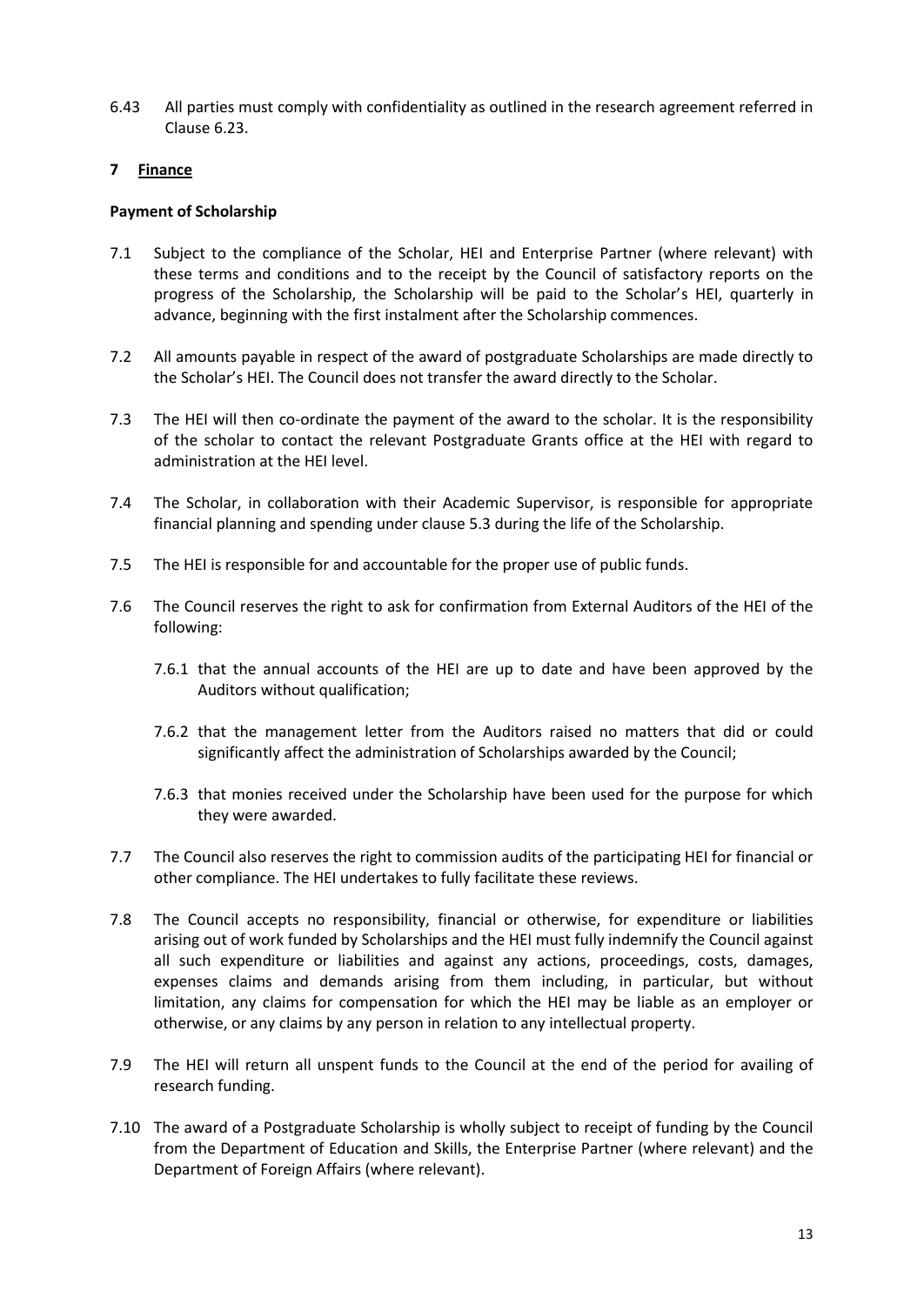7.11 In the event of such funding being reduced or discontinued, neither the Department of Education and Skills, the Enterprise Partner, the Department of Foreign Affairs, nor the Council will be under any liability to provide funding or to compensate a Scholar for any reduction or cessation of such funding.

#### **8 Review of Progress**

- 8.1 The Council attaches considerable importance to procedures for monitoring research performance and ensuring effective progress under the Scholarship.
- 8.2 The Scholar will be required to submit bi-annual progress reports at specified dates to the Council during the lifetime of the Scholarship. A comprehensive report will be submitted annually, with a shorter report submitted midway through the year
- 8.3 It will be the responsibility of the Scholar to make sure that all progress reports are submitted on time. The timely submission of these reports is a condition of the continuation of the Scholarship. The format for these reports is available from the Council, and will include but will not be limited to:
	- 8.3.1 Financial update;
	- 8.3.2 Career development progress;
	- 8.3.3 Research progress and outputs (including outreach activities).
- 8.4 These reports must be accompanied by a confidential evaluation of the progress of the Scholarship from the Scholar, the Academic Supervisor and the Enterprise Mentor (where relevant). A template will be available from the Council.
- 8.5 Such reports, combined with other evidence of attainment, such as formal institutional approval, are a condition of renewal of funding.
- 8.6 If the Scholar does not submit progress reports on time or if the Council receives an unsatisfactory progress report or evaluation, the Scholar will be informed of the unsatisfactory report. The Scholar will be allowed to resubmit an amended report. The Council reserves the right to convene a Review Committee to evaluate the Scholarship to date, in accordance with the deliverables outlined in the original proposal to the Council (including the research plan and proposed outputs, and career development plan).
- 8.7 If asked to do so, the Scholar, Academic Supervisor and Enterprise Mentor (where relevant) must attend meetings with the Council to provide an account of the progress or outcomes of the Scholarship.
- 8.8 If a Review Committee is convened by the Council, this committee can draw as necessary on disciplinary inputs from experts who have acted as evaluators. The Council will provide feedback to the Scholar indicating either:
	- 8.8.1 Report satisfactory in all respects and Scholarship confirmed.
	- 8.8.2 Report deficient in some areas and specific actions for resolution indicated with a time deadline.
	- 8.8.3 Report indicates evidence of unsatisfactory progress and the Scholarship may be suspended or terminated.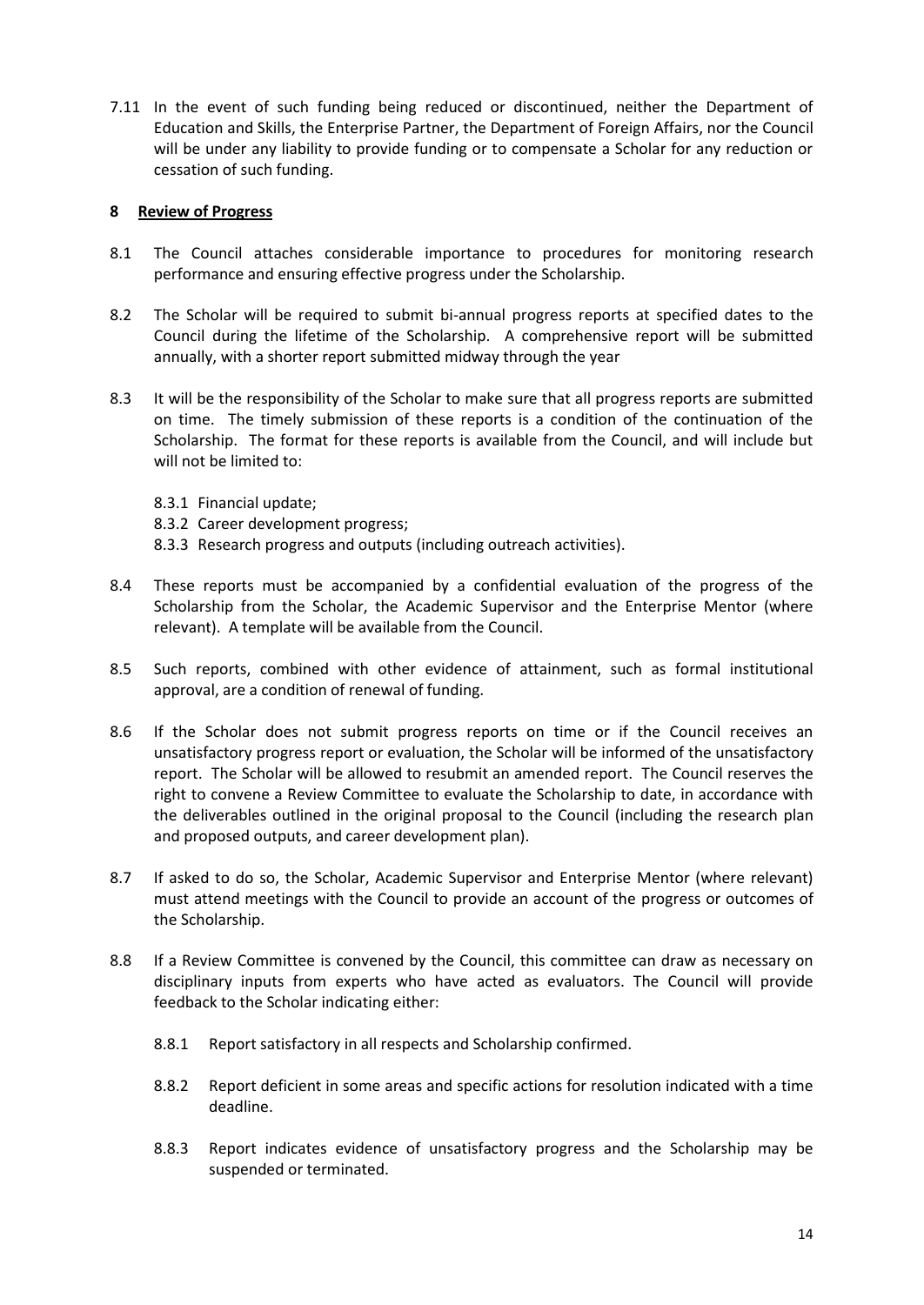- 8.9 The Council reserves the right to suspend or terminate the Scholarship where necessary and without prejudice.
- 8.10 All Scholars may be subject to an external research audit and financial audit.
- 8.11 It will be the responsibility of the Scholar's Academic Supervisor to ensure that if the Scholar leaves her/his HEI or is not dedicating sufficient time or effort to the Scholarship, the Council is informed immediately.
- 8.12 The Scholar must contact the appropriate office in their HEI if they have any concerns about their Scholarship. If concerns continue, the Scholar must contact the Council directly.
- 8.13 It is the responsibility of the Scholar to inform the Council in writing of any change of address, telephone, or e-mail within two weeks of such a change. For ease of contact, Scholars are requested to use a single email address for all correspondence from application to award and for the duration of the Scholarship.
- 8.14 Scholars are required to inform the Council of the successful completion of their postgraduate degree.
- 8.15 The Council will carry out a destination survey of those who receive Scholarships, following completion of the Scholarship.
- 8.16 Prior to the end of the Scholarship, Scholars are required to provide follow-up contact details for the purpose of destination tracking. The Scholar must agree to being contacted at a series of time periods post the Scholarship, so that the Council can gather follow-up information on the Scholars funded by the Council.

## **9 Deferral and Termination**

#### **Deferral of Scholarship**

- 9.1 Fellowships may not be deferred, other than for eligible career breaks (e.g. maternity or parental leave) or in exceptional circumstances (e.g. illness). The decision is at the discretion of the Council whose decision on the matter will be final.
- 9.2 Where there is an agreed suspension of the Scholarship, the Council can consider Scholars' requests for no-cost extensions beyond the period for availing of research funding.

## **Termination of Scholarship**

- 9.3 Scholars who submit their thesis for examination before the last date allowable under the period for availing of research funding must stop drawing any remaining funds from their Scholarship account.
- 9.4 Should a Scholar be unable for any reason (including medical reasons) to pursue his/her project in accordance with these Terms and Conditions, the Scholar and Academic Supervisor must as soon as possible, inform the Council and the research office or its equivalent in their HEI. The Scholar must do this no later than two weeks of such a situation coming to her/his attention. In such situations, Council will have regard to the usual conventions of the Scholar's HEI. However, given the basis on which Scholarships are awarded, the Council reserves the right to withdraw or suspend the Scholarship.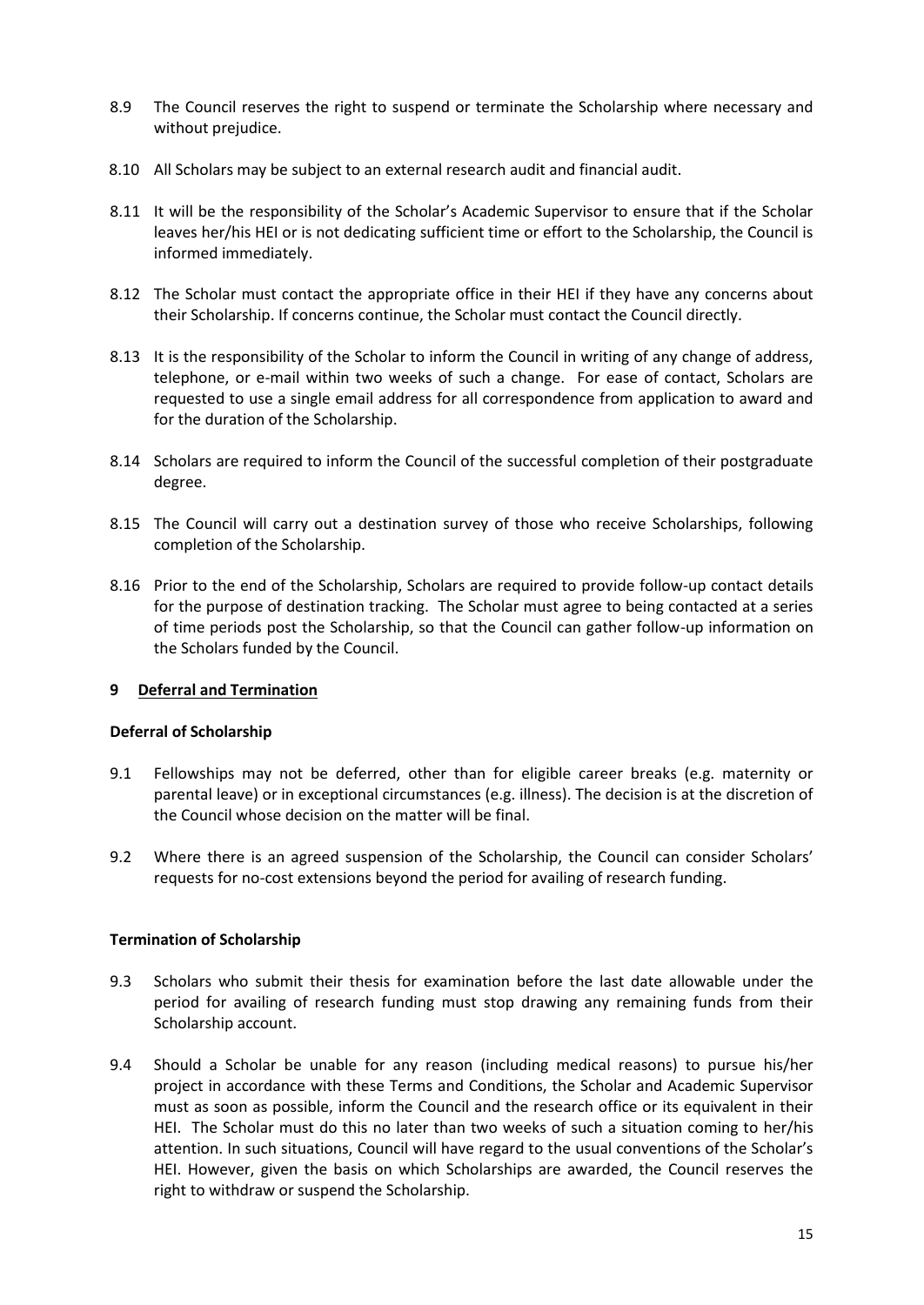- 9.5 The Council recognises that for personal, professional or other reasons, a Scholar may wish to terminate her/his Scholarship prematurely. This action should not be taken without *prior* consultation with Council.
- 9.6 Where the Scholar intends to prematurely terminate the Scholarship, the Council will require evidence of academic progress to the date of departure. In the event that the Council deems the Scholar's progress inadequate, the Council may pursue the Scholar or the HEI or both for reimbursement of the amounts expended.
- 9.7 If the Scholar terminates a Scholarship, the Council is not responsible for continuing to pay funds to the HEI. The Council may seek to recover some or all the funds allocated or used.
- 9.8 The Council reserves the right to suspend or terminate the Scholarship and/or require reimbursement by the HEI as the recipient of the Scholarship fund of some or all payments as have already been made to the Scholar if any of the terms and conditions as outlined in this document have been breached.

## **10 Responsibilities of the Host Organisation(s)**

#### **Higher Education Institution (HEI)**

- 10.1 The HEI must accept full accountability for managing, monitoring and controlling all research work funded under the Scholarship and management of the Scholarship Fund.
- 10.2 The HEI must ensure an Academic Supervisor is appointed with responsibility for supporting and guiding the researcher. This Supervisor would normally be the Principal Investigator of the Research Team, or other suitably qualified person.
- 10.3 The HEI is responsible for providing the facilities and access to the equipment needed for the Scholar to carry out the research, ensuring that all items of equipment and materials provided for the Scholarship are adequately maintained and are accessible on reasonable terms and conditions to other researchers.
- 10.4 The HEI must obtain and comply with all necessary and statutory permissions laid down by local and national authorities in relation to protecting the environment, preventing pollution and ensuring wider societal health and safety protection.

#### **Enterprise Partner**

- 10.5 For the **Enterprise Partnership Scheme Postgraduate Scholarship**, the Enterprise Partner will nominate an Enterprise Mentor to work with the Scholar and her/his Academic Supervisor, to offer advice and to create a link with the Enterprise Partner's activities. Contact should be maintained between the Enterprise Mentor and the Scholar throughout the duration of the Scholarship.
- 10.6 Where feasible and appropriate, the Enterprise Partner is encouraged to provide a placement period for the Scholar at its facilities. This will be agreed with the Council and the Academic Supervisor before the Scholarship commences.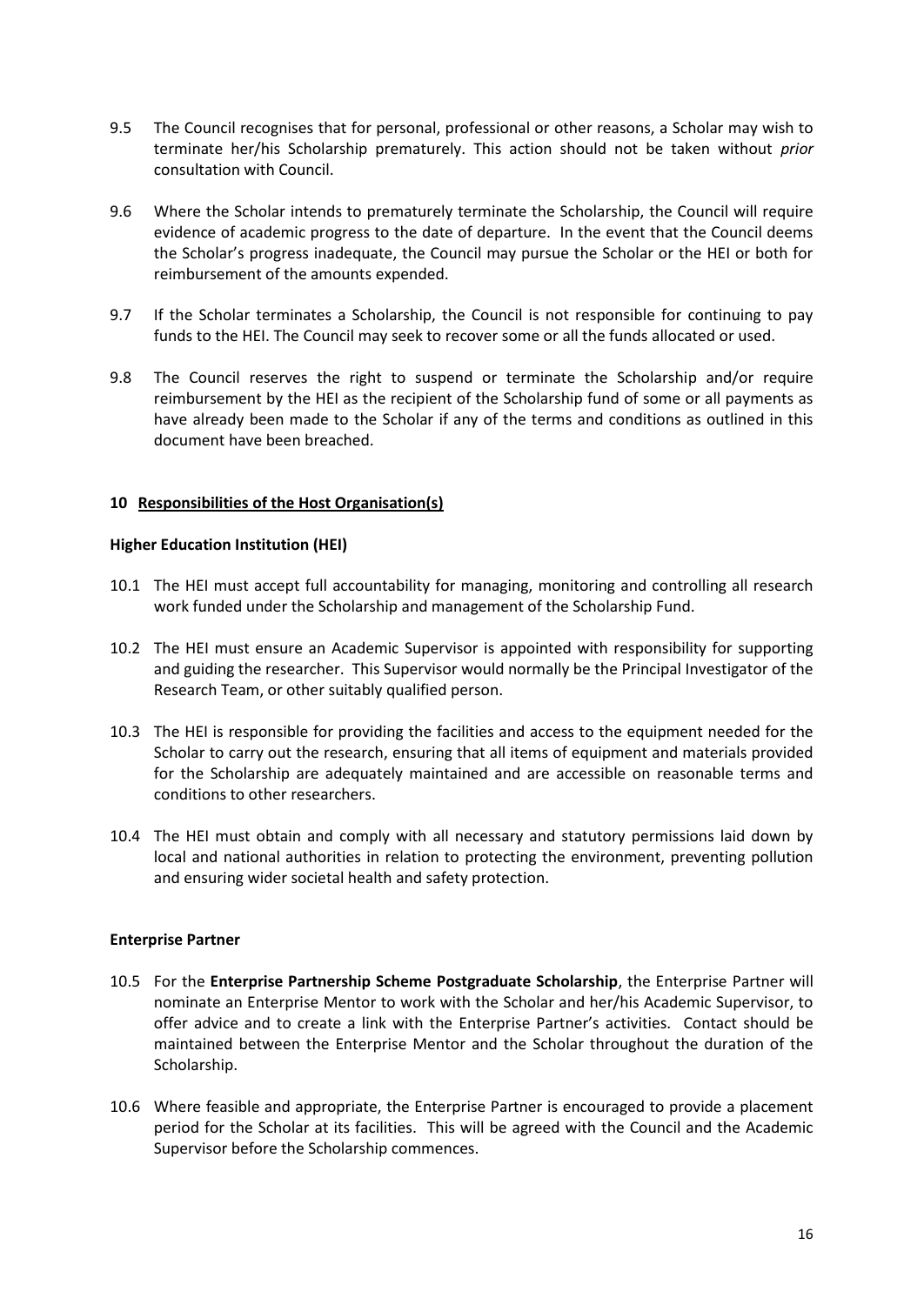10.7 The Enterprise Partner is encouraged to cover the cost of all expenses (e.g. travel and accommodation costs) incurred by the Scholar as a result of periods spent on placement with the Enterprise Partner. The Scholar should not be out of pocket due to undertaking the placement.

#### **11 General Scholarship Conditions**

- 11.1 These Terms and Conditions will be governed by and construed in accordance with the Laws of Ireland and all parties will expressly and irrevocably submit to the jurisdiction of the Irish Courts.
- 11.2 The Council will strive to adopt procedures that are consistent with the policies of the Irish Government in relation to the development of the Information Society and accordingly properly authenticated electronic communications will be treated as legally equivalent to paper submission.
- 11.3 The Council, HEI and Enterprise Partner (where relevant) must follow good practice on data protection, management and security. The Council cannot be held legally liable for interference by any third party.
- 11.4 It is a condition of acceptance of a Scholarship that Scholars grant permission to the Council to share data about the application with government departments and other national funding agencies for statistical and policy formation purposes.
- 11.5 The Council reserves the right to revise the Terms and Conditions of this Scholarship at any time.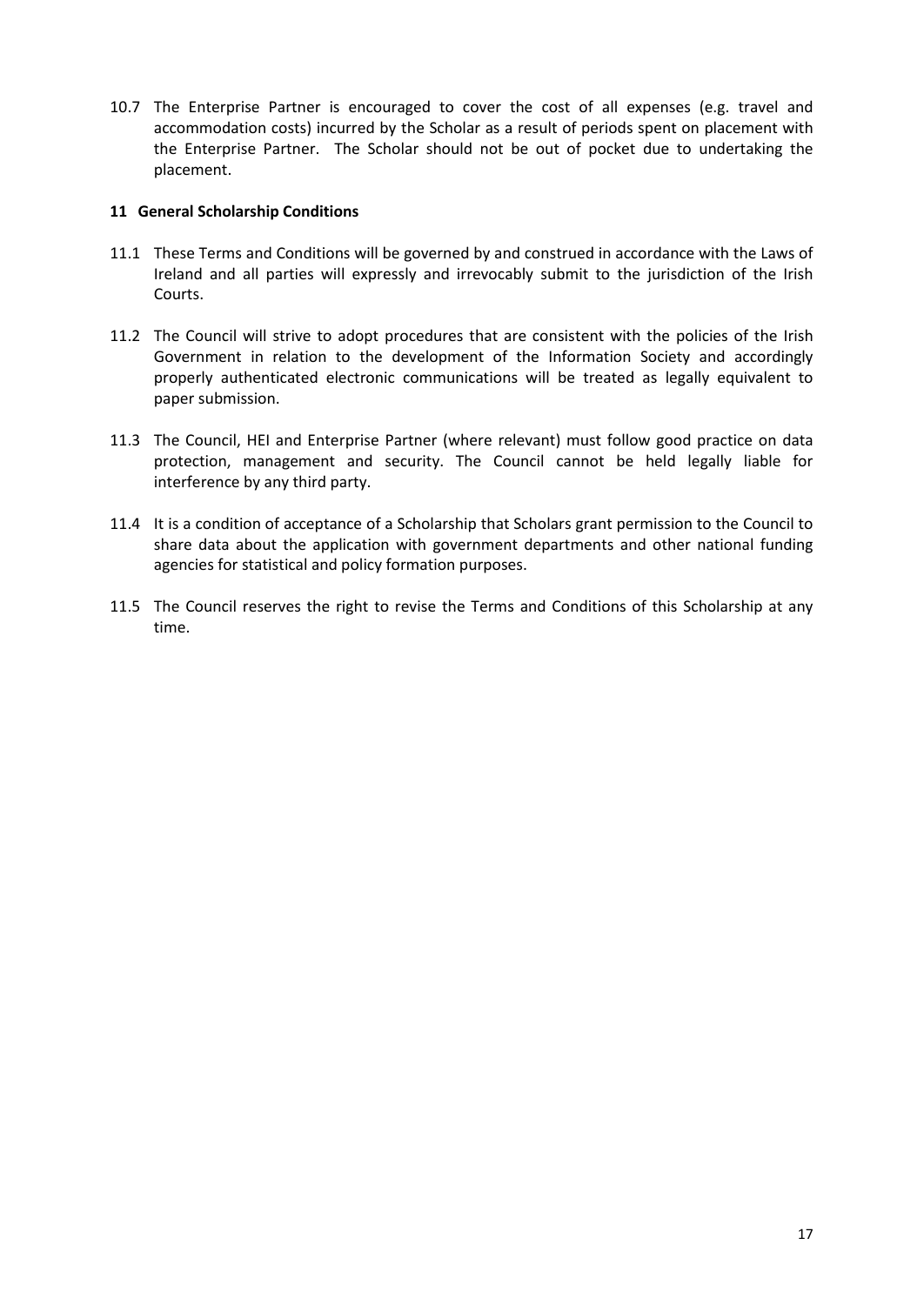## **Appendix 1**

## **Conflict Resolution Unit Department of Foreign Affairs and Trade Andrew Grene Scholarship in Conflict Resolution 2013**

#### **Statement of Themes**

The Conflict Resolution Unit of the Department of Foreign Affairs and Trade, in partnership with the Irish Research Council, invites applications for the Andrew Grene Scholarship in Conflict Resolution. Applicants' proposed research must examine areas relevant to the work of the Conflict Resolution Unit, as outlined below.

The overall mission of the Conflict Resolution Unit may be expressed as follows:

*To seek actively to support conflict resolution primarily in the developing world, based on our commitment to the ideals of peace and justice and our dedication to the principles of the Charter of the United Nations, building on our own experience of peacemaking and peacebuilding and fulfilling the commitments on conflict resolution in the Programme for Government.* 

In fulfilling its mission, the Conflict Resolution Unit engages in three core activities, namely peacemaking, peacebuilding and sharing the experience of the Northern Ireland peace process. In 2012, it worked extensively in these areas in the context of Ireland's Chairmanship-in-Office of the Organisation for Security and Cooperation in Europe (OSCE). It will continue to do so in 2013 as Ireland assumes the Presidency of the Council of the European Union.

This year, the Conflict Resolution Unit will award funding to projects undertaking research with an emphasis on the following:

- Women, peace and security
- Mediation
- Conflict prevention

**Women, Peace and Security:** 2010 marked the 10<sup>th</sup> anniversary of UNSCR 1325, which focuses on the protection of women in conflict and the participation of women in the planning and implementation phases of peace initiatives. UNSCR 1820 was adopted in 2008 and addresses the issue of gender-based violence. Ireland supports the initiatives taken by the UN and by regional organisations to ensure a more gender-balanced approach to dealing with conflict and has consistently demonstrated a firm commitment to gender equality. In 2010, Ireland carried out a cross-learning exercise on UNSCR 1325 with women from Liberia, Timor-Leste, Ireland and Northern Ireland. Experiences gained from this initiative have informed the creation of Ireland's National Action Plan on UNSCR 1325, which was officially launched in November 2011.

**Mediation:** Mediation is one of the most important tools for conflict resolution, ranging from initial engagement with conflicting parties to the implementation of peace agreements. Mediation engages many actors, from regional organisations and governments to NGOs and private individuals, and these actors all have various advantages and disadvantages when it comes to mediation processes. The adoption of a UN General Assembly Resolution on 'Strengthening the role of mediation' in 2011 has raised international awareness of mediation significantly. During our OSCE Chairmanship in 2012, Ireland had a formal role in chairing the Transdniestrian settlement process, which seeks to find a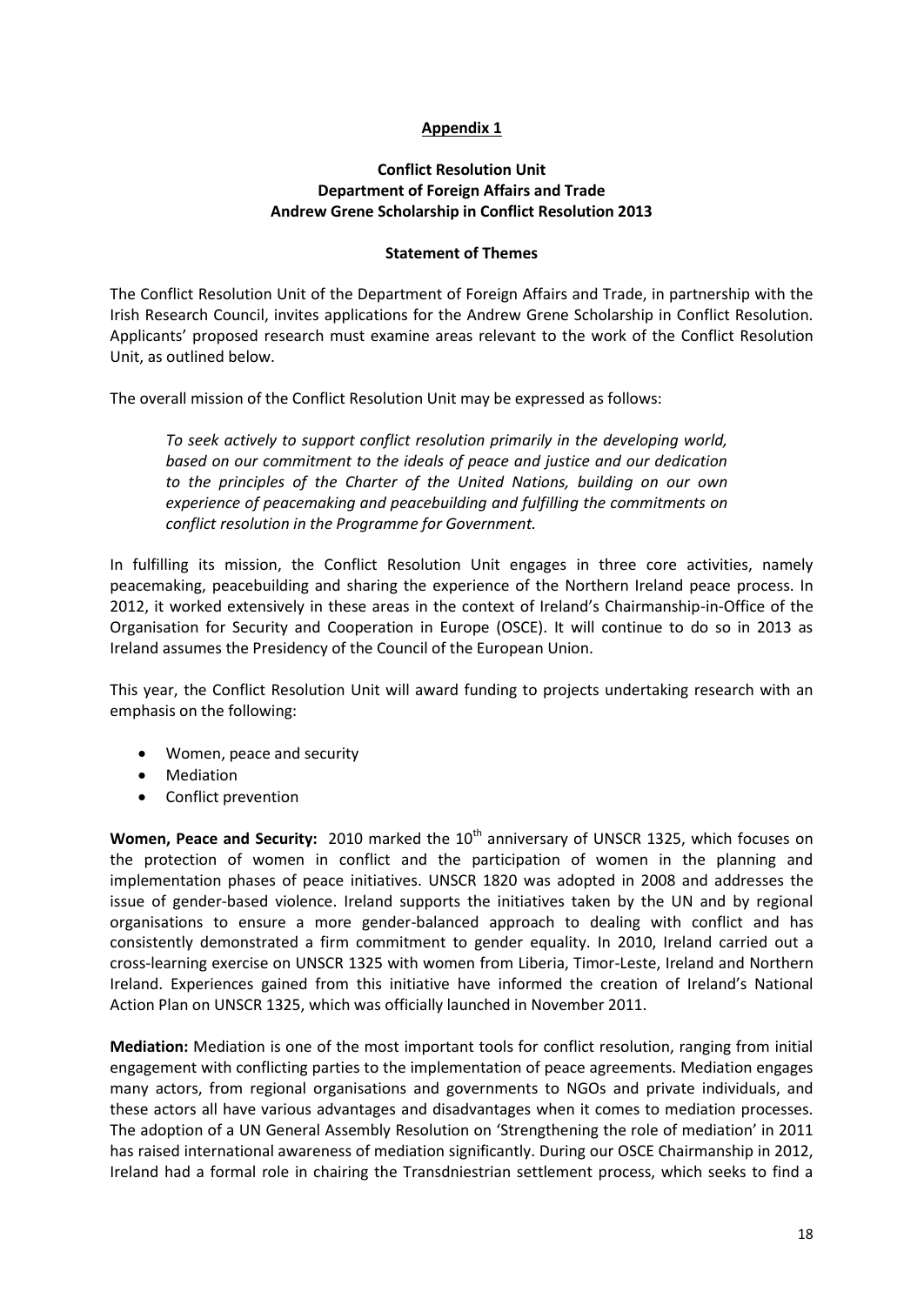political solution to a dispute between Moldova and its breakaway territory of Transdniestria, and hosted two rounds of the talks.

**Conflict prevention:** There are many ways to prevent conflict, to avoid escalation of conflict and to mitigate its effects on civilians. These include early warning mechanisms, reporting and communication networks and post-conflict rehabilitation. The OSCE is active in a range of conflict prevention activities. With its network of institutions and field operations, the Organisation closely monitors tensions that could develop into a conflict within the OSCE area. Ireland will seek to build on the experience of our OSCE Chairmanship in this regard in addressing conflict prevention issues during the EU Presidency in 2013.